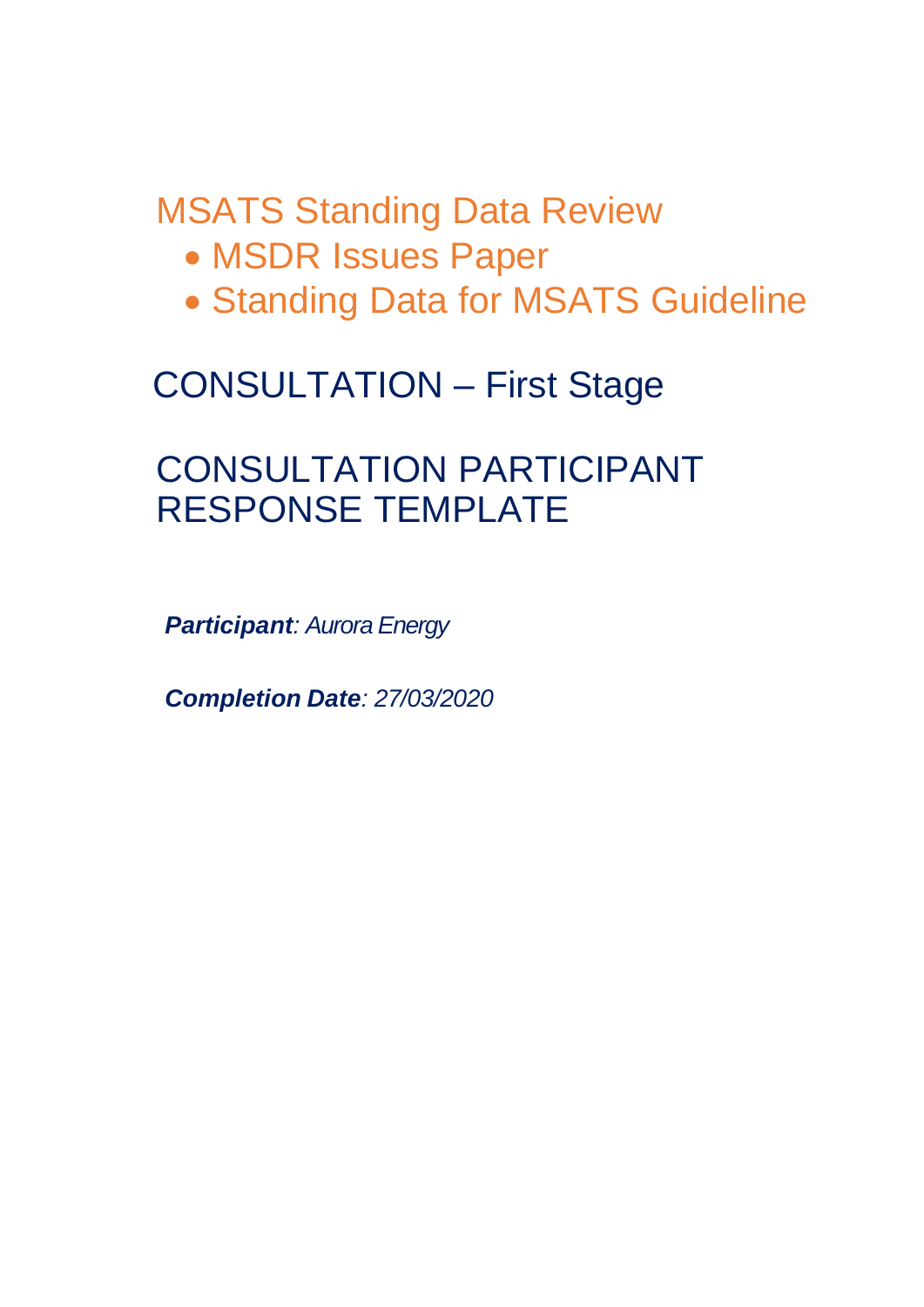# **Table of Contents**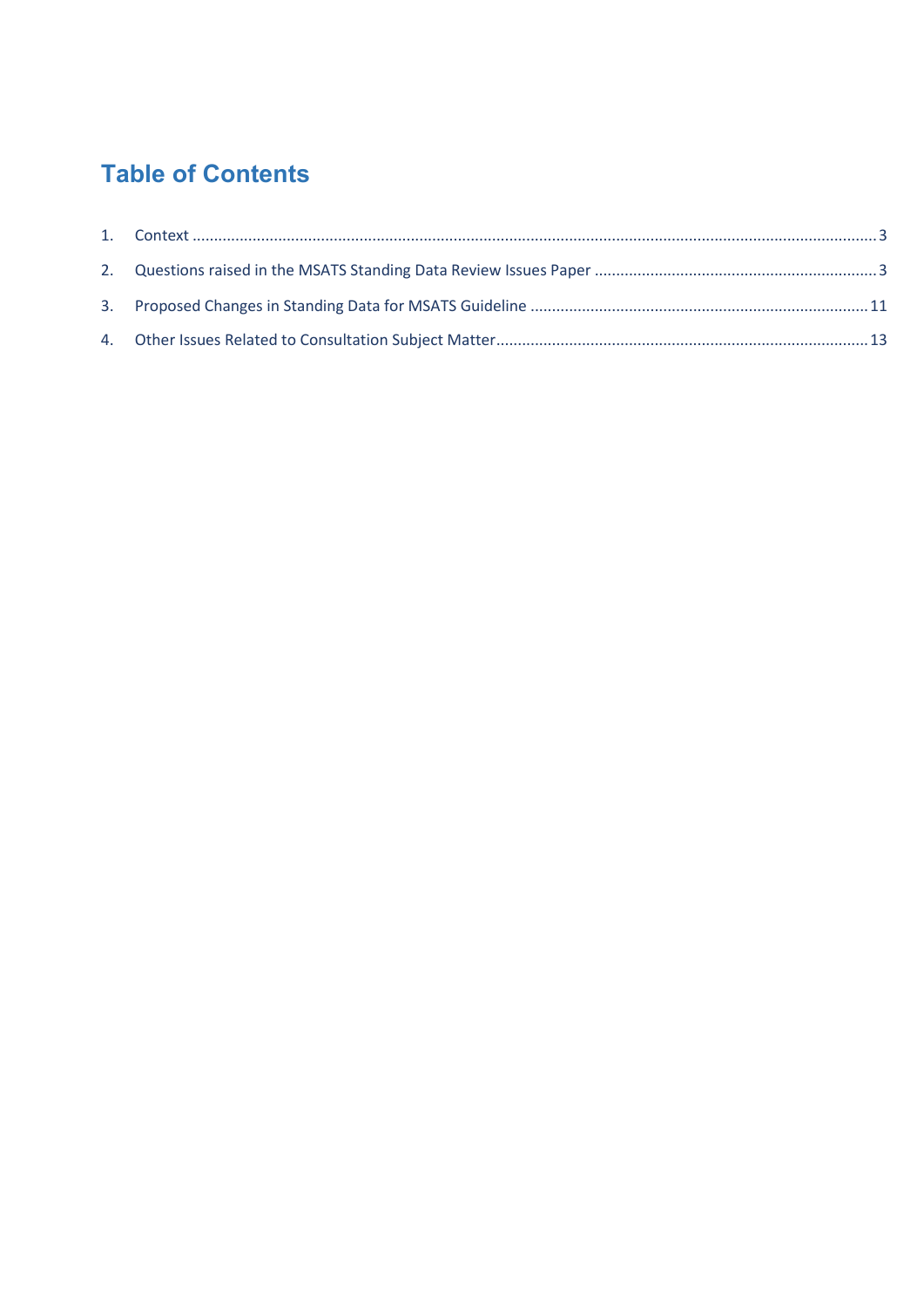## **1. Context**

This template is to assist stakeholders in giving feedback to the questions raised in the issues paper about the proposed changes to the MSATS Standing Data.

### **2. Questions raised in the MSATS Standing Data Review Issues Paper**

<span id="page-2-1"></span><span id="page-2-0"></span>

| <b>Information</b><br>Category                            | Question<br>No. | Question                                                                                                                      | <b>Participant Comments</b>                 |
|-----------------------------------------------------------|-----------------|-------------------------------------------------------------------------------------------------------------------------------|---------------------------------------------|
| General<br>Metering<br><b>Installation</b><br>Information | 1.              | Do you support the addition of the Meter Malfunction<br>Exemption Number field to MSATS? If not, why not?                     | Aurora Energy supports the additional field |
|                                                           | 2.              | Do you support the addition of the Meter Malfunction<br>Exemption Expiry Date field to MSATS? If not, why not?                | Aurora Energy supports the additional field |
|                                                           | 3.              | If you do not support the addition of the suggested fields, do<br>you support the addition of the Meter Family Failure field? | Aurora Energy supports AEMO's comments      |
|                                                           | 4.              | If you do not support the amendments proposed by AEMO,<br>which ones and why?                                                 | N/A                                         |

#### 2.1 Metering Installation Information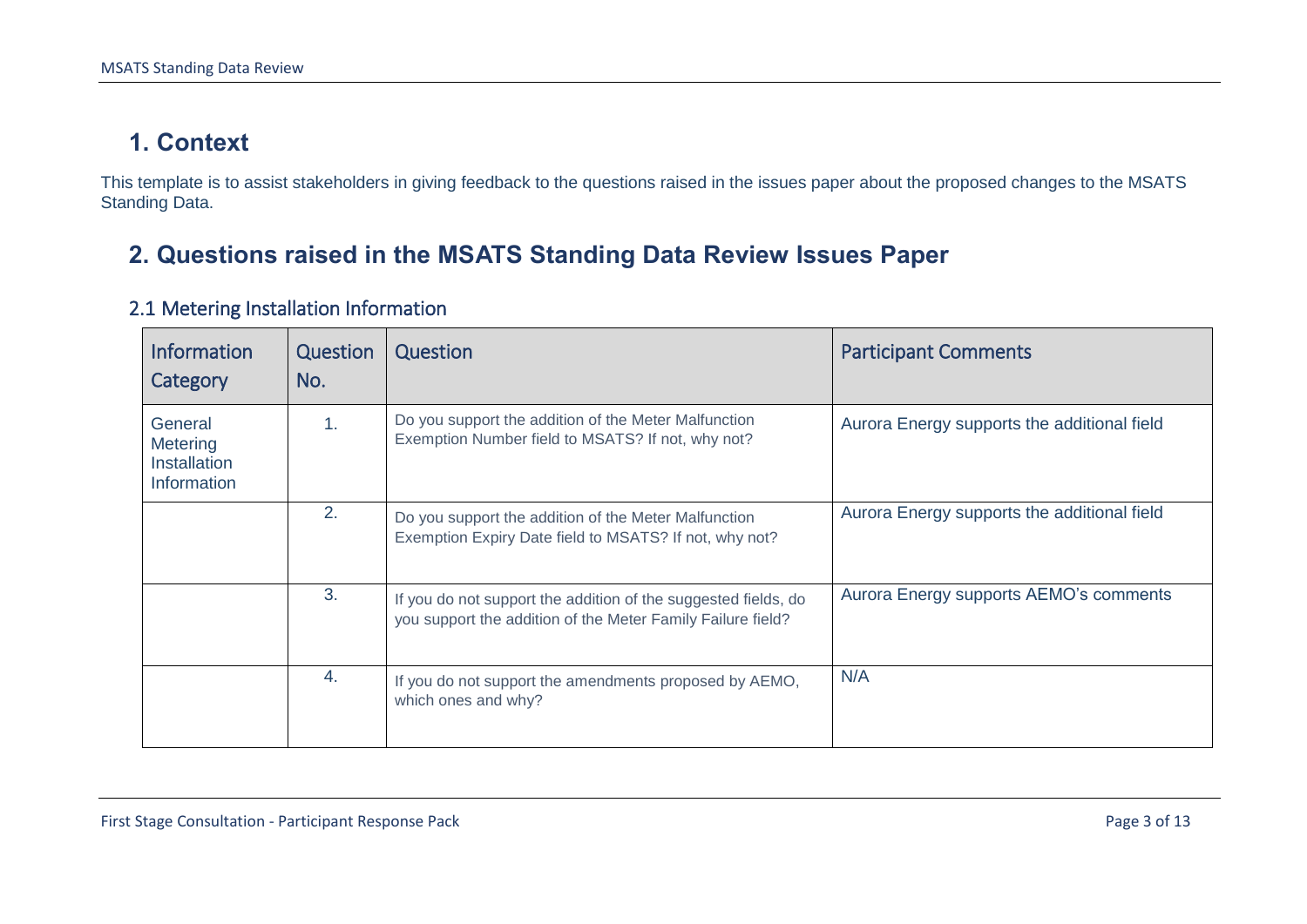| <b>Information</b><br>Category                                       | Question<br>No. | <b>Question</b>                                                                                                                                                                                                                                                                                                                                                                                                                         | <b>Participant Comments</b>                                                                                              |
|----------------------------------------------------------------------|-----------------|-----------------------------------------------------------------------------------------------------------------------------------------------------------------------------------------------------------------------------------------------------------------------------------------------------------------------------------------------------------------------------------------------------------------------------------------|--------------------------------------------------------------------------------------------------------------------------|
|                                                                      | 5.              | What enumerations can be made for the Meter Use codes that<br>would be useful for the market?                                                                                                                                                                                                                                                                                                                                           | • Disconnection Method • Meter Commission Date<br>• Meter Family Failure (only if exemption no &<br>expiry are not used) |
|                                                                      | 6.              | There are several existing fields that AEMO proposes<br>removing from MSATS Standing Data. Do you see any value<br>in their retention for the market? If so, please outline it.<br>Meter Constant may be a relevant field for older<br>equipment as it refers to intrinsic constraint of meter in<br>Wh/pulse. Is there value to this field for the market<br>and if so is there another field that the constant could<br>be listed in? | Aurora Energy does not use the Meter constant<br>and therefore does not see any value in it<br>retention                 |
|                                                                      | 7 <sub>1</sub>  | A majority of workshop attendees did not support the inclusion<br>of the aforementioned industry-proposed fields as they would<br>not provide value to the market as a whole. Are any of them<br>worth further consideration? If so, why and what value do they<br>add to the market?                                                                                                                                                   | Aurora Energy agrees with AEMO's statement                                                                               |
|                                                                      | 8.              | Do you have any other comments regarding the general<br>Metering Installation Information fields?                                                                                                                                                                                                                                                                                                                                       | N/A                                                                                                                      |
| <b>Metering</b><br>Installation<br><b>Transformer</b><br>Information | 9.              | Do you agree to AEMO's proposal with regards to splitting<br>transformer information into CT and VT?                                                                                                                                                                                                                                                                                                                                    | Aurora Energy agrees with AEMO's proposal                                                                                |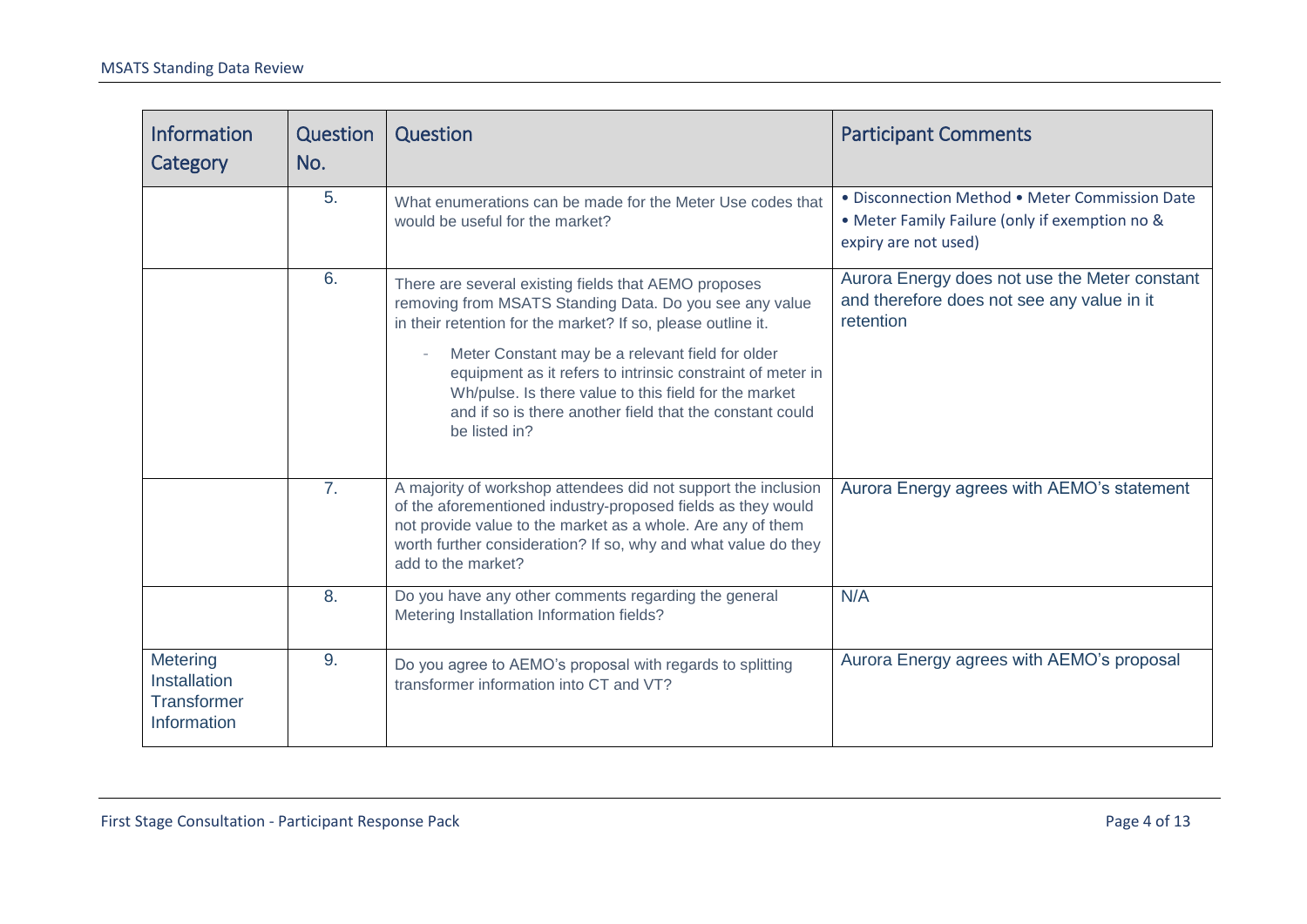| Information<br>Category              | <b>Question</b><br>No. | Question                                                                                                                                                                                                                                                          | <b>Participant Comments</b>                                                                      |
|--------------------------------------|------------------------|-------------------------------------------------------------------------------------------------------------------------------------------------------------------------------------------------------------------------------------------------------------------|--------------------------------------------------------------------------------------------------|
|                                      | 10.                    | Do you agree to AEMO's proposal with regards to adding new<br>transformer information fields which includes: CT/VT Accuracy<br>Class, CT/VT Last Test Date?                                                                                                       | Aurora Energy agrees with AEMO's proposal                                                        |
|                                      | 11.                    | Do you agree with the validations proposed by AEMO for the<br>transformer information fields? If not, please provide other<br>types of validations that can be applied.                                                                                           | Aurora Energy agrees with AEMO's proposal                                                        |
|                                      | 12.                    | Do you agree to not to add CT/VT serial number fields, and if<br>you do not agree, can you propose solutions for adding those<br>fields in (i.e. new NMI devices table) and will adding them<br>provide more benefit than costs to your business and<br>customers | Aurora Energy agrees with AEMO's proposal                                                        |
| <b>Register Level</b><br>Information | 13.                    | Do you agree with amending the fields Controlled Load and<br>Time of Day to include enumerated list of values? If Yes, what<br>values can be in the enumerated list for the fields:<br><b>Controlled Load</b><br>Time of Day                                      | Aurora Energy agrees with AEMO's statement<br><b>Controlled Load</b><br>Time of Day<br>$\bullet$ |
|                                      | 14.                    | Do you agree with AEMO's proposal to remove the following<br>fields?<br>Demand1<br>Demand <sub>2</sub>                                                                                                                                                            | Aurora Energy agrees with AEMO's proposal                                                        |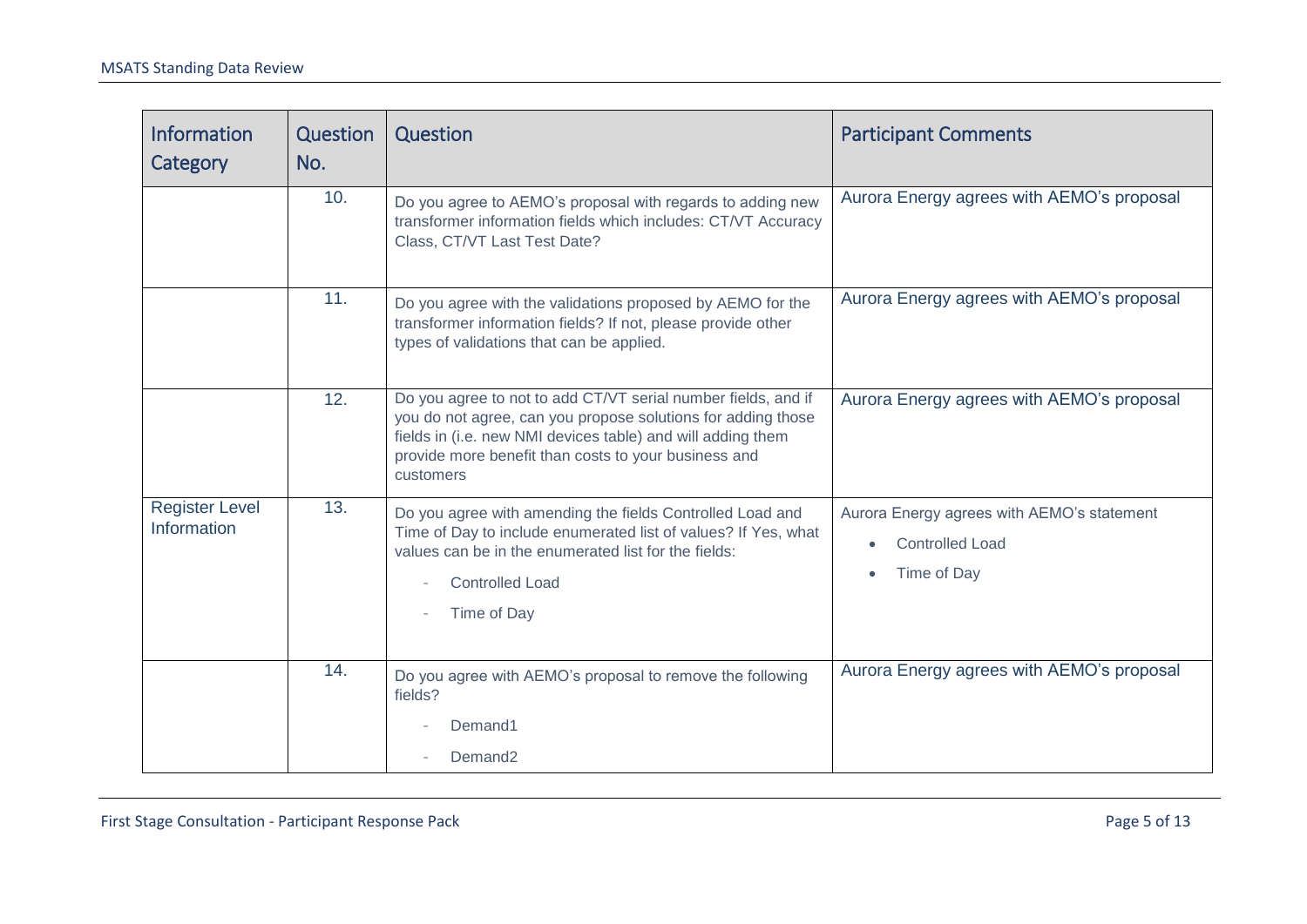| <b>Information</b><br>Category                             | Question<br>No. | <b>Question</b>                                                                                                     | <b>Participant Comments</b>                                                                                                                                                                                                                                                            |
|------------------------------------------------------------|-----------------|---------------------------------------------------------------------------------------------------------------------|----------------------------------------------------------------------------------------------------------------------------------------------------------------------------------------------------------------------------------------------------------------------------------------|
|                                                            |                 | <b>Network Additional Information</b>                                                                               |                                                                                                                                                                                                                                                                                        |
| Connection and<br>Metering point<br><b>Details</b>         | 15.             | Do you agree with the proposal to include the Connection<br>Configuration field as described above? Why/why not?    | Aurora Energy agrees with AEMO's proposal -<br>This will help clarify what is on site $-$ We would<br>also like to reconsider "Shared Isolation Points<br>Flag" and while this may only be added post a<br>site visit will be help when identify requirements<br>for other site visits |
|                                                            | 16.             | Are there any connection configurations that could not be<br>contained in the above Connection Configuration field? | Aurora Energy does not believe so                                                                                                                                                                                                                                                      |
| <b>Shared Isolation</b><br><b>Points Flag Field</b>        | 17.             | Are the values sufficient? What additional information should<br>be provided, and how could it be validated?        | Aurora Energy would like to see the number of<br>shared points affected, however understand<br>that this is hard to validate and does not help<br>identify the other sites who share the fuse                                                                                          |
|                                                            | 18.             | Should "Unknown" be able to be changed into "Yes" / "No"?                                                           | Yes                                                                                                                                                                                                                                                                                    |
| <b>Metering</b><br>Installation<br>Location<br>Information | 19.             | Do you support the deletion of Additional Site Information?                                                         | Aurora Energy agrees with AEMO's proposal                                                                                                                                                                                                                                              |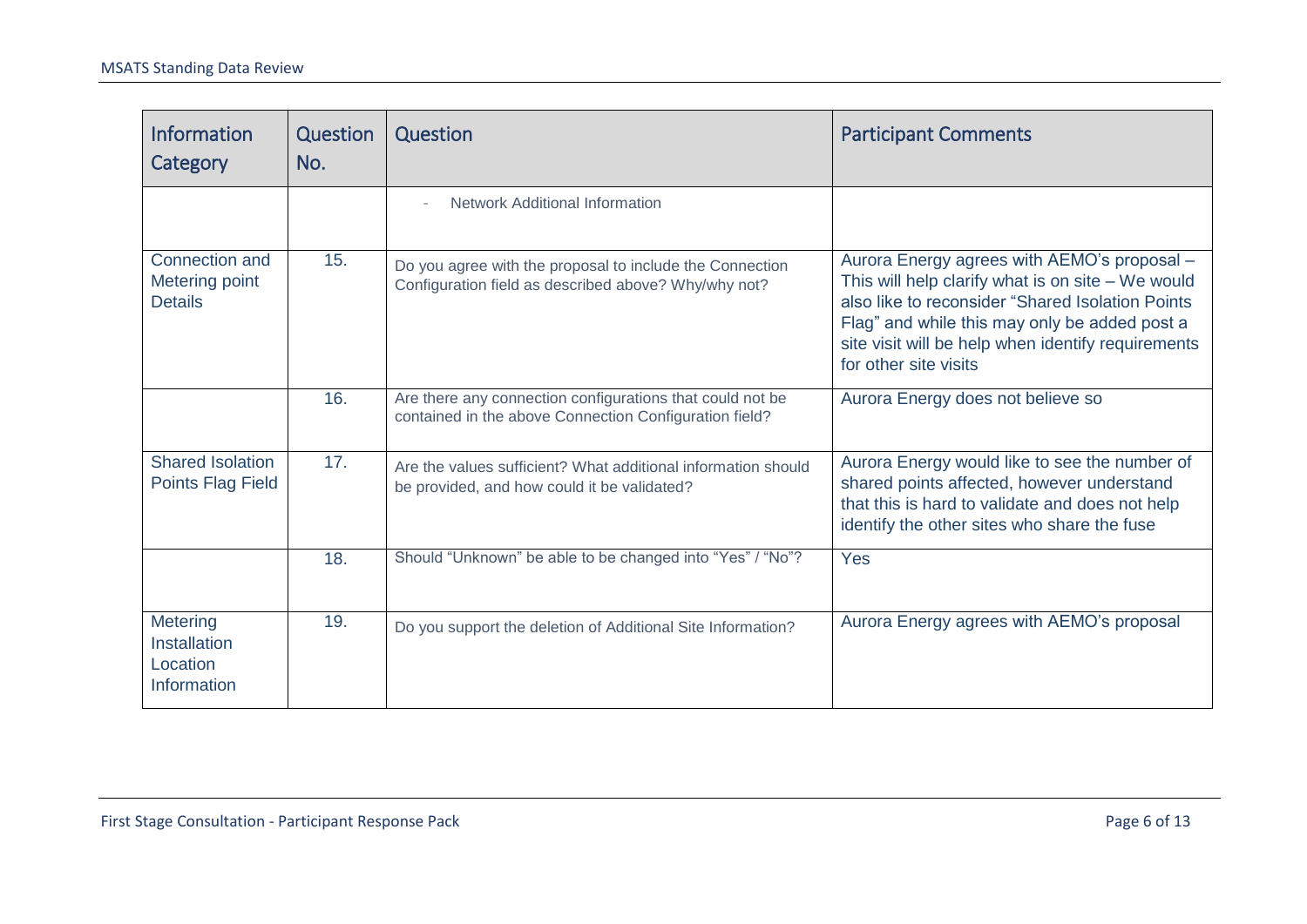| Information<br>Category | Question<br>No. | <b>Question</b>                                                                                                                                                                                                                                 | <b>Participant Comments</b>                                                                                                                                                                                                                              |
|-------------------------|-----------------|-------------------------------------------------------------------------------------------------------------------------------------------------------------------------------------------------------------------------------------------------|----------------------------------------------------------------------------------------------------------------------------------------------------------------------------------------------------------------------------------------------------------|
|                         | 20.             | Are there any pieces of information that would be useful to<br>explicitly flag for inclusion in the Meter Location field? (these<br>can be included in the definition of the field)                                                             | Something like FLS (front left side) FRS (front<br>right side) Free hand text is still useful as AE do<br>use the location in their billing system and is<br>provided by TasNetworks                                                                     |
|                         | 21.             | Does your organisation support the mandatory provision of<br>GPS coordinates for all rural sites?                                                                                                                                               | Aurora Energy agrees with AEMO's proposal<br>however we are unsure who would provide this<br>data the LNSP or MC?                                                                                                                                        |
|                         | 22.             | If the provision of GPS coordinates for all rural NMIs were<br>made mandatory, does your organisation support the use of<br>"Designated regional area postcodes" to define "rural"? If not,<br>what alternative would your organisation prefer? | Aurora Energy agrees with this approach<br>however, Tasmanian post codes cover vast<br>areas and may not capture all rural areas. This<br>is something we have struggled with when<br>trying to define rural areas using a specific code<br>or reference |
|                         | 23.             | Does your organisation support the mandatory provision of<br>GPS coordinates for any sites with an MRIM meter?                                                                                                                                  | Yes Aurora Energy would support this                                                                                                                                                                                                                     |
|                         | 24.             | Does your organisation support the mandatory provision of<br>GPS coordinates for any new installations?                                                                                                                                         | Yes Aurora Energy would support this                                                                                                                                                                                                                     |
|                         | 25.             | Does your organisation believe that the provision of this<br>information should be made mandatory for any other<br>scenarios?                                                                                                                   | Aurora Energy would like this to also cover any<br>meter exchange                                                                                                                                                                                        |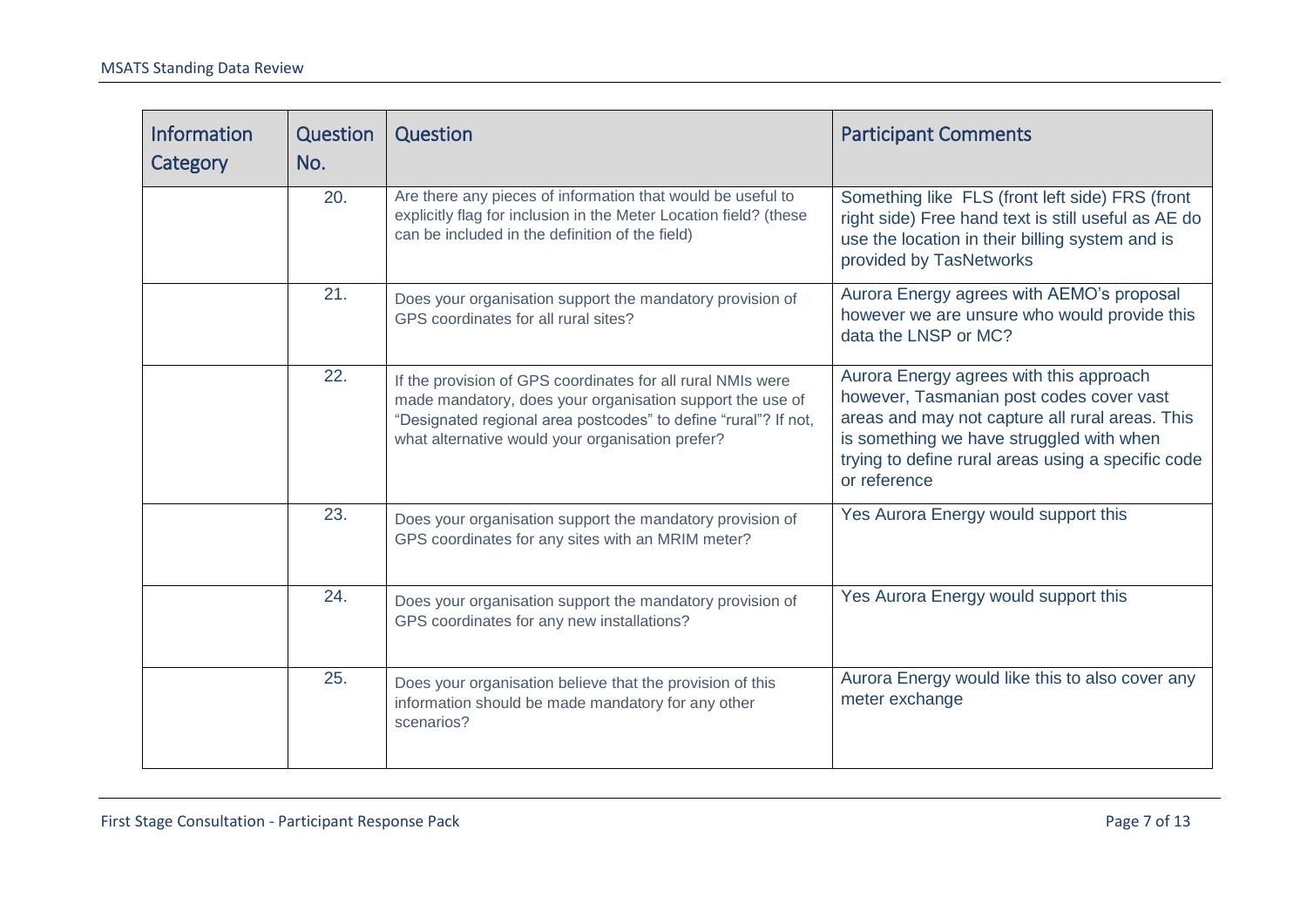| <b>Information</b><br><b>Category</b>                | <b>Question</b><br>No. | Question                                                                                                                                                                                                                                                                                                                                                                                          | <b>Participant Comments</b>                           |
|------------------------------------------------------|------------------------|---------------------------------------------------------------------------------------------------------------------------------------------------------------------------------------------------------------------------------------------------------------------------------------------------------------------------------------------------------------------------------------------------|-------------------------------------------------------|
|                                                      | 26.                    | Does your organisation believe that the provision of this<br>information should be made required for any other scenarios?                                                                                                                                                                                                                                                                         | As above if not mandatory                             |
|                                                      | 27.                    | Bearing in mind that GPS coordinates to four decimal places<br>allow identification to the nearest 10 metres, that GPS<br>coordinates to five decimal places allows identification to the<br>nearest metre, and that GPS coordinates to six decimal<br>places allows identification to the nearest 10 centimetres, if<br>the field is added should it be to four, five, or six decimal<br>places? | Aurora Energy would recommend 5 decimal<br>places     |
| Meter Read and<br><b>Estimation</b><br>Information   | 28.                    | Do you agree with AEMO's proposal to amend or remove the<br>meter read and estimation information as per the proposal<br>above, if not please specify which ones you do not agree with<br>and why?                                                                                                                                                                                                | Aurora Energy agrees with AEMO's proposed<br>approach |
| <b>Meter</b><br><b>Communications</b><br>Information | 29.                    | Do you agree with AEMO's proposal to remove the meter<br>communications information fields as per the proposal above,<br>if not please specify which ones you do not agree with and<br>why?                                                                                                                                                                                                       | Aurora Energy agrees with AEMO's proposed<br>approach |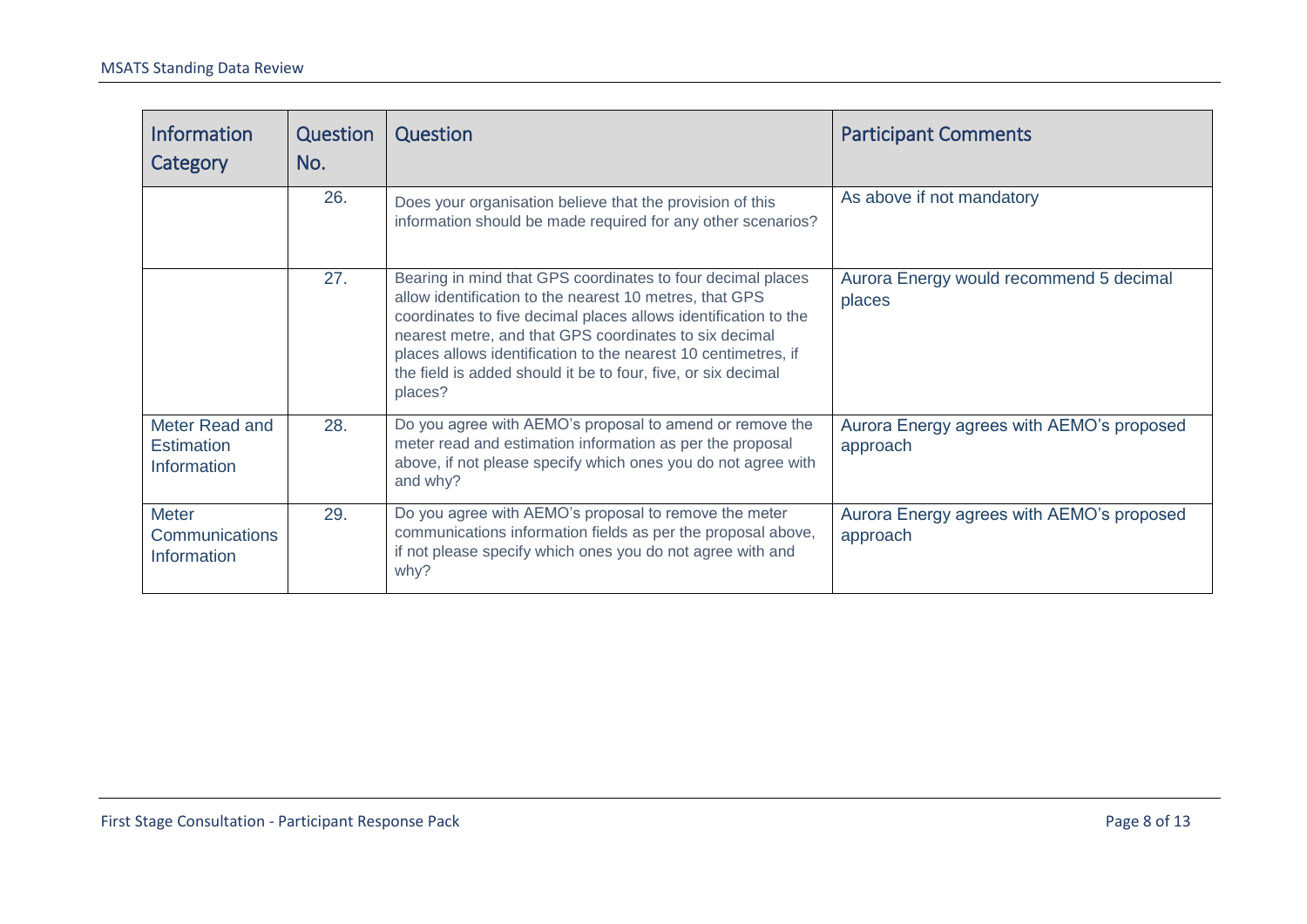#### 2.2 NMI details

| <b>Information</b><br>Category     | Question<br>No. | <b>Question</b>                                                                                                                                                                                                                                                         | <b>Participant Comments</b>                                                                                                                                           |
|------------------------------------|-----------------|-------------------------------------------------------------------------------------------------------------------------------------------------------------------------------------------------------------------------------------------------------------------------|-----------------------------------------------------------------------------------------------------------------------------------------------------------------------|
| <b>Address</b><br><b>Structure</b> | 30.             | Do you agree with the proposal to remove unstructured<br>address fields, following a period for data holders to clean<br>their existing data?                                                                                                                           | Aurora Energy agrees with AEMO's proposed<br>approach                                                                                                                 |
|                                    | 31.             | Are there any reasons to keep the Unstructured Address<br>fields, given that additional locational information (e.g. "pump<br>by the dam") can be provided in other fields, e.g. Location<br>Descriptor where we have proposed to lengthen the<br>characters available? | As per the pre-consultation session I believe it<br>was agreed that there would be no reason to<br>keep the unstructured address if the other fields<br>were extended |
|                                    | 32.             | Do you agree with the proposal to add G-NAF PID to MSATS<br>if the data were populated by AEMO on the basis of structured<br>address (as is currently done for DPIDs) and thereafter by<br>LNSP <sub>s</sub> ?                                                          | Aurora Energy agrees with AEMO's proposed<br>approach                                                                                                                 |
|                                    | 33.             | Do you agree with the proposal to add G-NAF PID to MSATS<br>if the data were populated entirely by LNSPs?                                                                                                                                                               | Aurora Energy agrees with AEMO's proposed<br>approach                                                                                                                 |
|                                    | 34.             | If AEMO were to add the G-NAF PID field (which would<br>uniquely identify a physical address), do participants believe<br>there is use in keeping the DPID field?                                                                                                       | Aurora Energy does not see the need to keep<br>the DPID address as this is used as a postal<br>address identifier and not a location identifier                       |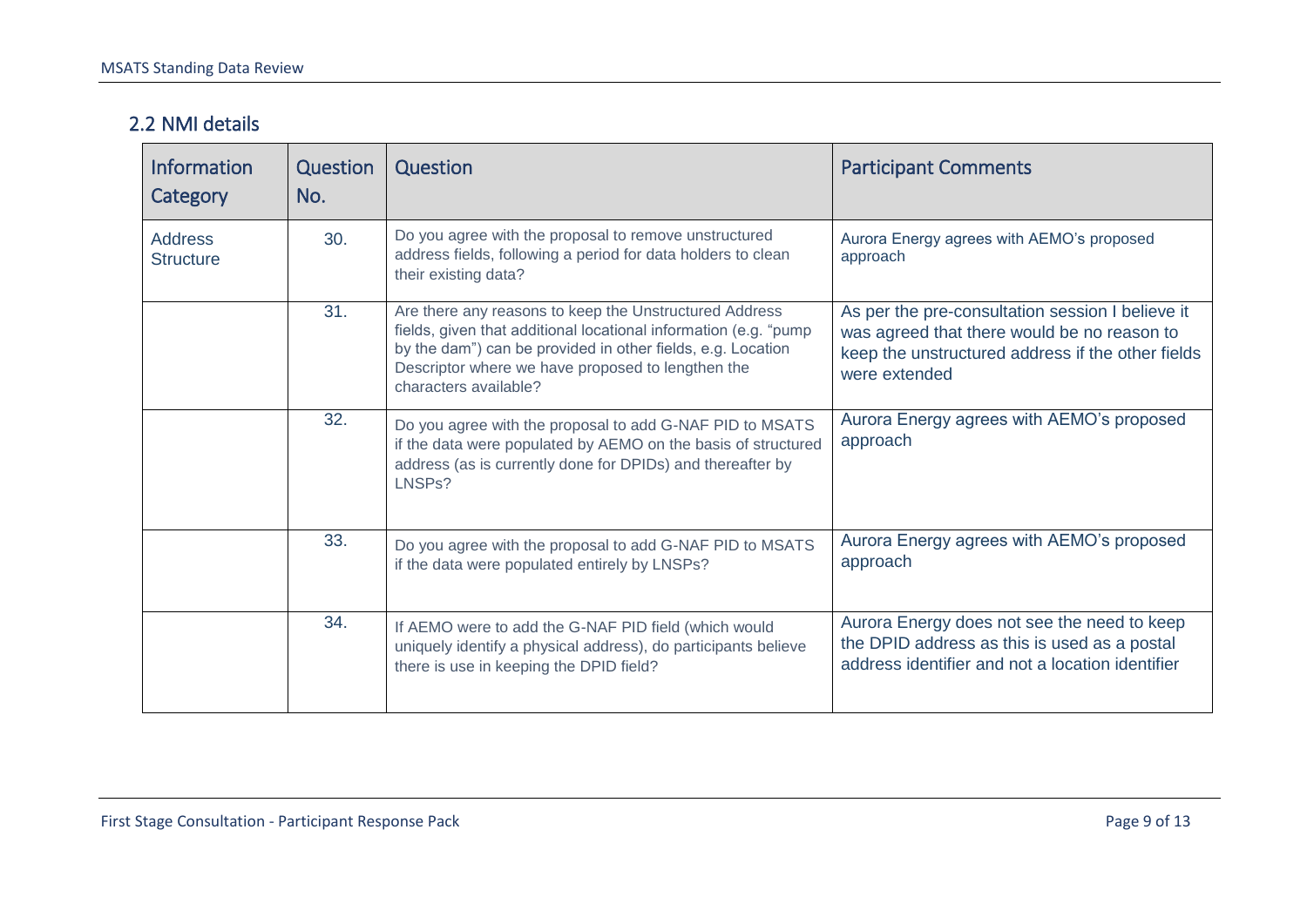| <b>Information</b><br>Category                      | Question<br>No. | Question                                                                                                   | <b>Participant Comments</b>                          |
|-----------------------------------------------------|-----------------|------------------------------------------------------------------------------------------------------------|------------------------------------------------------|
|                                                     | 35.             | Would your organisation support adding Section Number and<br>DP Number if G-NAF PID were also to be added? | Aurora Energy would support this approach            |
|                                                     | 36.             | Would your organisation support adding Section Number and<br>DP Number if G-NAF PID were not to be added?  | Aurora Energy would prefer the G-NAF PID<br>approach |
| <b>Feeder Class</b>                                 | 37.             | Do you agree with the proposal to make Feeder Class<br>required for the jurisdiction of Queensland?        | Aurora Energy has no preference                      |
| <b>Transmission</b><br>Node Identifier <sub>2</sub> | 38.             | Do you agree with the proposal to introduce TNI2?                                                          | Aurora Energy has no preference                      |

#### 2.3 NER Schedule 7.1

| <b>Information</b><br>Category         | Question<br>No. | Question                                                                                     | <b>Participant Comments</b>                    |
|----------------------------------------|-----------------|----------------------------------------------------------------------------------------------|------------------------------------------------|
| <b>NER Schedule</b><br>7.1 Rule Change | 39.             | Do you see any benefit in Schedule 7.1 remaining as-is? If so,<br>please detail the benefit. | Aurora Energy see no benefit in this remaining |
|                                        | 40.             | Do you support AEMO's proposal? If you do not, please detail<br>why.                         | Aurora Energy would support this approach      |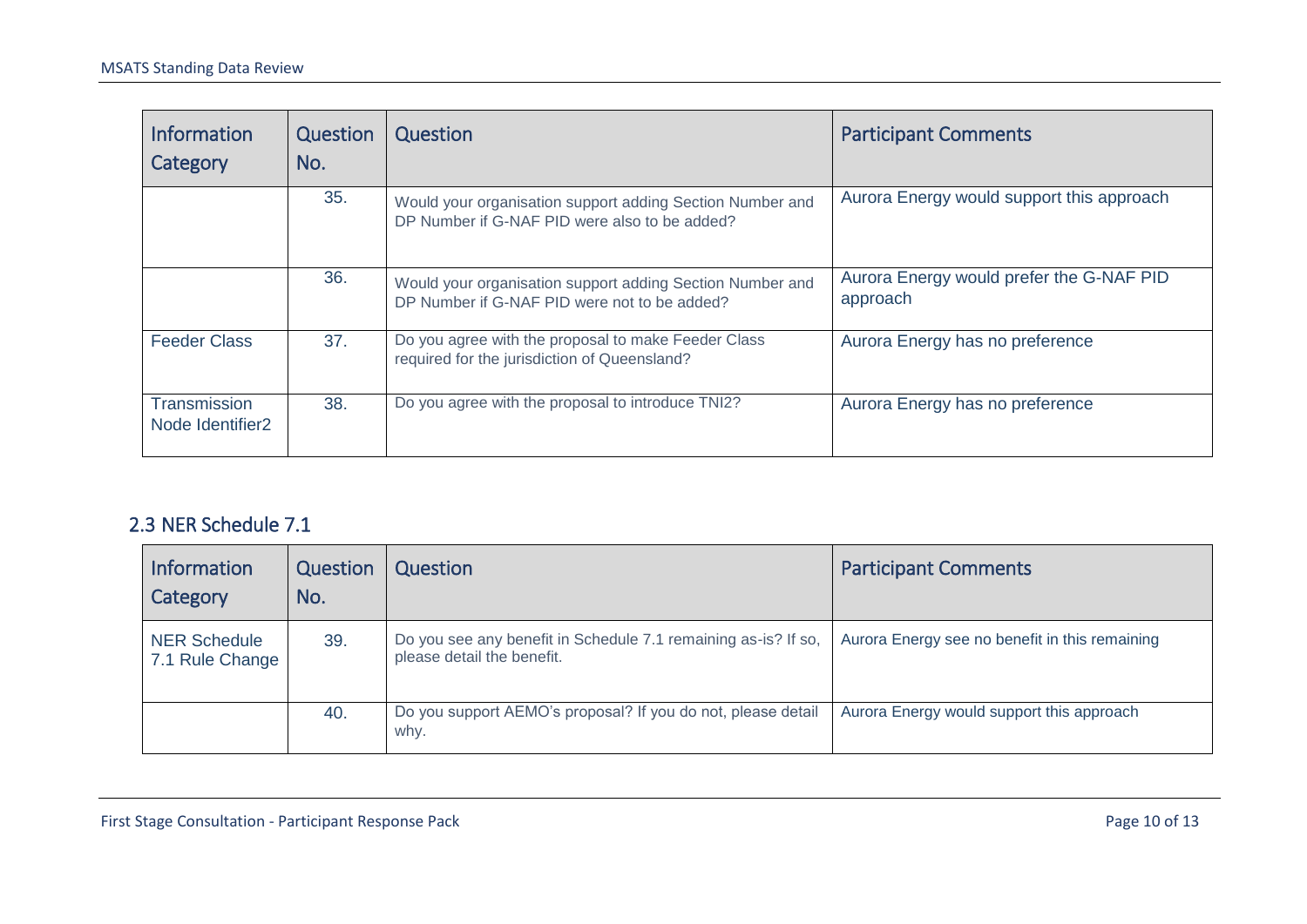| <b>Information</b><br>Category                                                           | Question<br>No. | Question                                                                                                                                                                     | <b>Participant Comments</b>                                        |
|------------------------------------------------------------------------------------------|-----------------|------------------------------------------------------------------------------------------------------------------------------------------------------------------------------|--------------------------------------------------------------------|
| <b>Fields</b><br>referenced in the<br>NER that are not<br>implemented in<br><b>MSATS</b> | 41.             | Do you see any benefit in adding the aforementioned fields to<br>MSATS? If so, in which table would you propose they be<br>added and how can the quality of data be ensured? | Aurora Energy does not see the benefit from<br>adding these fields |

# **3. Proposed Changes in Standing Data for MSATS Guideline**

<span id="page-10-0"></span>

| <b>Section No/Field Name</b>                                                   | <b>Participant Comments</b>                                                                |
|--------------------------------------------------------------------------------|--------------------------------------------------------------------------------------------|
| 3.2 NMI's Affected                                                             | All connection points points where a transmission network connects to another transmission |
|                                                                                | Network – Delete repeated word (points)                                                    |
| 4.1. Field definitions - Table 3<br>CATS METER REGISTER - Field<br>definitions | Aurora Energy supports Manufacture and model be made mandatory                             |
| 4.1. Field definitions - Table 3<br>CATS METER REGISTER - Field<br>definitions | Should Read Type Code not be Mandatory rather than required                                |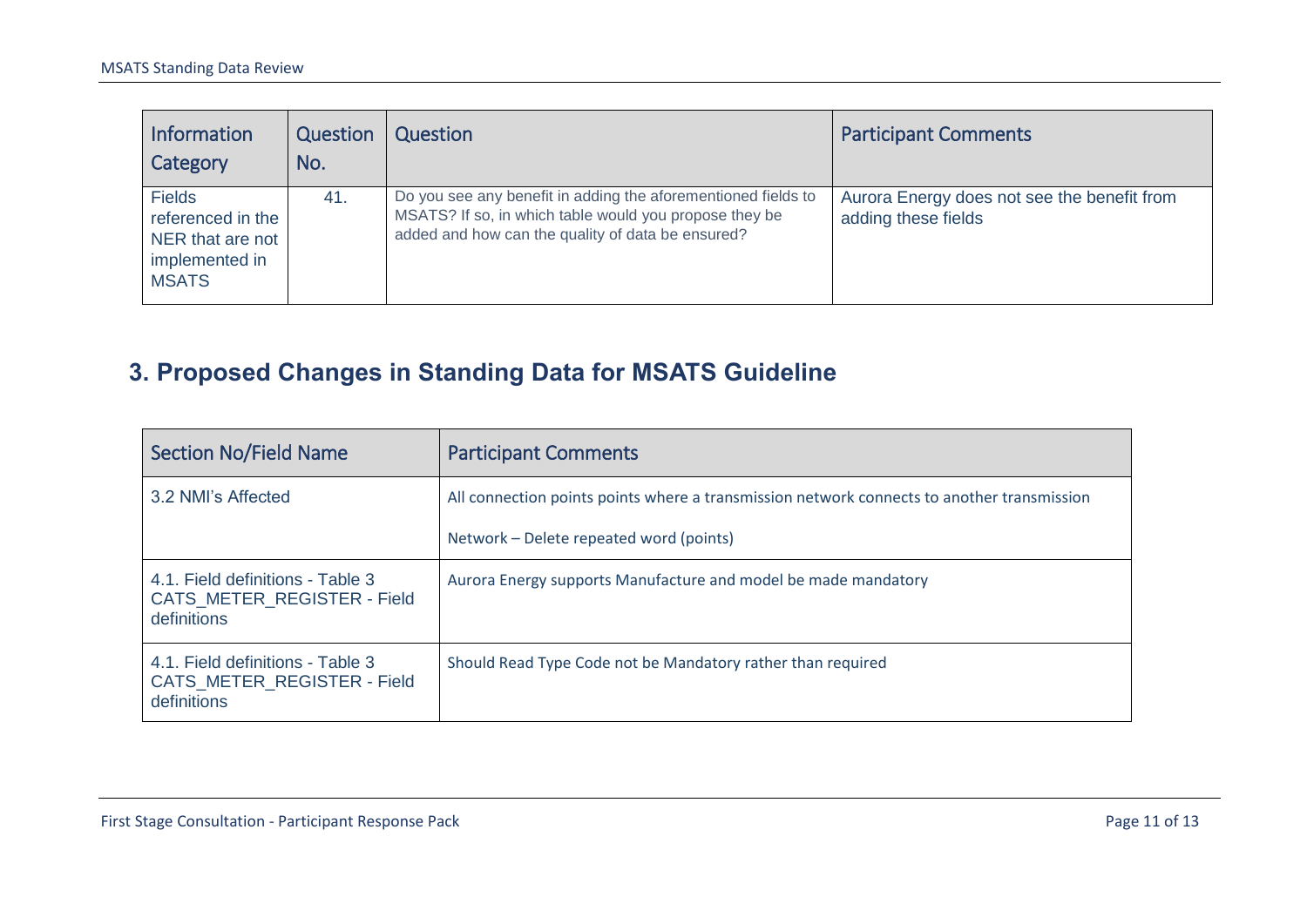| <b>Section No/Field Name</b>                                                                    | <b>Participant Comments</b>                                                                                                                                                                                                                                                                                                                                                                                                                                                                                                                                                        |
|-------------------------------------------------------------------------------------------------|------------------------------------------------------------------------------------------------------------------------------------------------------------------------------------------------------------------------------------------------------------------------------------------------------------------------------------------------------------------------------------------------------------------------------------------------------------------------------------------------------------------------------------------------------------------------------------|
| 4.1. Field definitions - Table 3<br>CATS METER REGISTER - Field<br>definitions                  | NextScheduledReadDate - Should this not include MRAM Type 4a meters as well                                                                                                                                                                                                                                                                                                                                                                                                                                                                                                        |
| 9.1. Field definitions Table 18<br><b>CATS REGISTER IDENTIFIER-</b><br><b>Field definitions</b> | RegisterID states For Interval Meters, the RegisterID must match the content of the 'Suffix' within<br>the CATS REGISTER IDENTIFIER table. E.g. 'E1', 'B1', 'Q1', 'K1', etc.<br>Suffix states For Interval Meters, the Suffix in the CATS REGISTER IDENTIFIER table must match<br>the RegisterID in the CATS REGISTER IDENTIFIER table. E.g. 'E1', 'B1'<br>However this is a known issue that these do not match yet they are mandatory and while as<br>mentioned previously, while this needs to be tidied up - this is probably not the best time to<br>carry out this exercise. |